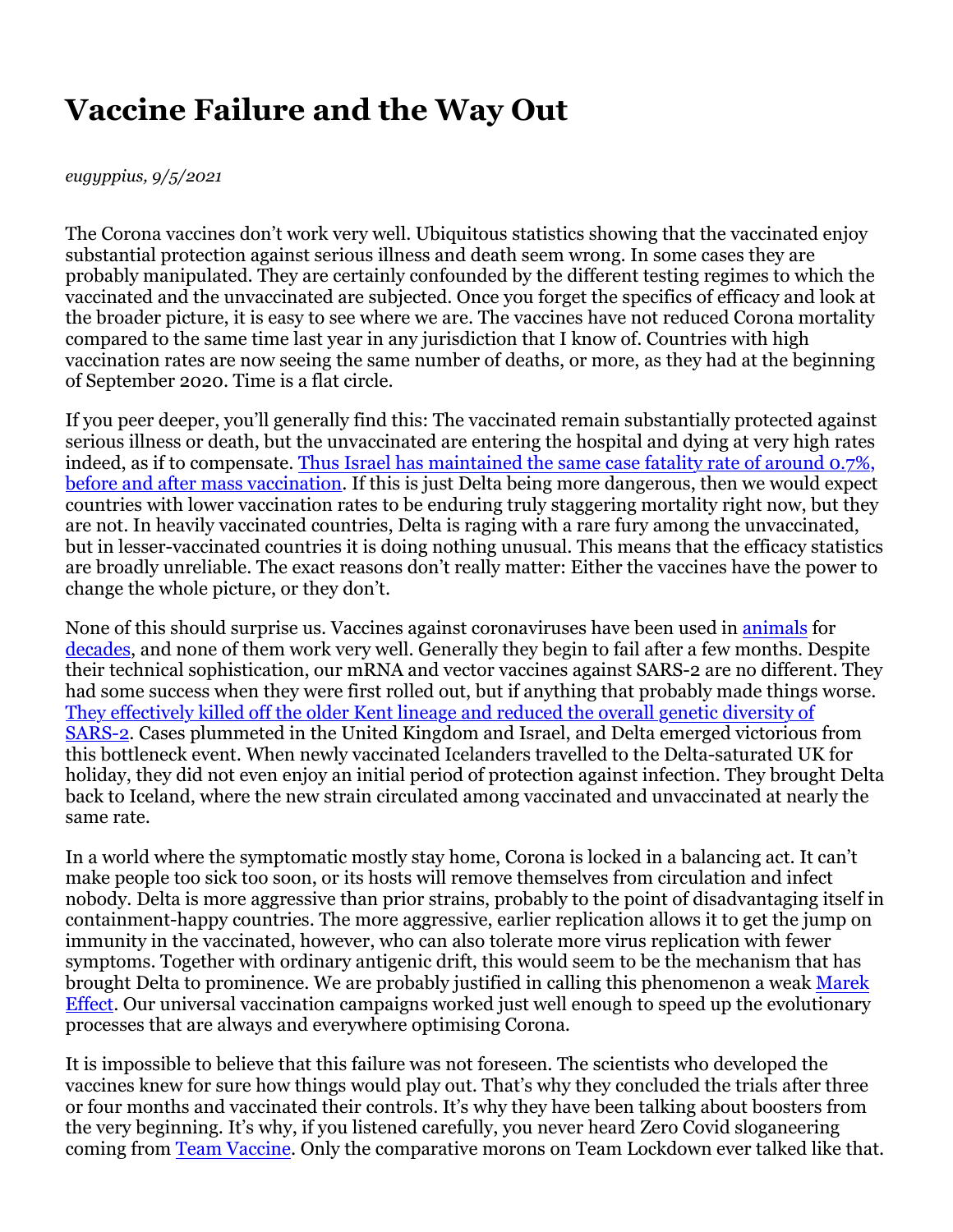Our politicians and our new public health dictators, on the other hand, remained oblivious to the limited potential of the vaccines. They continue to insist on universal vaccination and green passes, while it is obvious that these will do nothing to influence the course of the pandemic. It is worth asking why, because when you think about it, you can see that the vaccine roll-out came with an inbuilt exit strategy. The vaccines arrived most everywhere in the spring, as Corona was going out of season anyway. Policymakers immediately claimed declining infections as a victory for the vaccines, but they failed to take the next step and declare the war won and either discontinue their case counts, or at the very least exclude the vaccinated from infection and mortality statistics. Instead, they deployed half measures, devising new regulations that exempt the vaccinated from testing most of the time, while failing to shut the door on the pandemic and maintaining numbers that are just reliable enough to reveal the futility of their policies.

This was the second time our brave health dictatorship failed to use the obvious, purpose-built exit ramp of seasonality. The first was in Spring 2020, after the entire West (with the exceptions of Sweden and Belarus) bought into mass containment and Corona infections collapsed everywhere in April. Establishment scientific voices had by this time spent two months denying that there would be significant seasonal effects, on the basis of some superficial modelling studies. As with the vaccine roll-out, denying seasonality allowed them to declare a policy victory. As with the vaccine roll-out, the stage was set for everybody to say that they had defeated Corona, fold up shop and go home. This is, you will note, exactly what China did. They tightened official testing criteria, declared the pandemic over with and never looked back. Western countries, though, kept the ball in the air all summer long, just as they are keeping the ball in the air now.

Governments are both more powerful and more paralysed than they have been at any other point in history. Powers have diffused throughout the realms of bureaucracy. By distributing power in this way, occupational classes ensure loyalty and unanimity across the whole of the civil service, academia and the press. The consequence is that states have become profoundly and permanently demobilised, incapable of acting according to coherent strategies. Over and over in Corona, we see clear hints of strategic thinking in certain quarters – the exit ramps are among the clearest signs – but these are always overridden by the broader momentum of countless thousands of nameless, faceless optimisers and hystericists who sit on hundreds of boring pointless committees performing the same iterative destructive acts of governance over and over.

These are bureaucratic processes of untold complexity, all of them steered in roughly the same direction by a loose system of Schelling points. The mysterious power of globalist organisations like the World Economic Forum is the coordination they provide, by acting as venues for the occupational elites to formulate policy schemes among themselves and to propagate these plans and ideals through loose networks of affiliated tycoons, journalists and NGOs. Until now, Corona policy in every western country has unfolded more or less according to the same script, devised by the World Health Organisation at the end of February 2020. The final act was supposed to be the wide-scale eradication of Corona after mass vaccination. It is now clear that this will never happen. For the first time since March 2020, there is no obvious international consensus on the way forward.

A few countries, or perhaps even a few prominent politicians or public health pundits who do not have their heads up their asses, could change everything. Everyone who is not crazy needs to start insisting on the same simple message:

We have to live with Corona, it will always be with us. Biannual boosters for the entire population will not solve anything. They will only reduce the effectiveness of vaccines by encouraging antigenic drift. The vaccines are, at best, a solution for the elderly and the vulnerable only. Everyone will get Corona, even the vaccinated, and children need to get it while they are still young and while it poses no risk to them. In this way, SARS-2 will become an unimportant virus in the coming years.